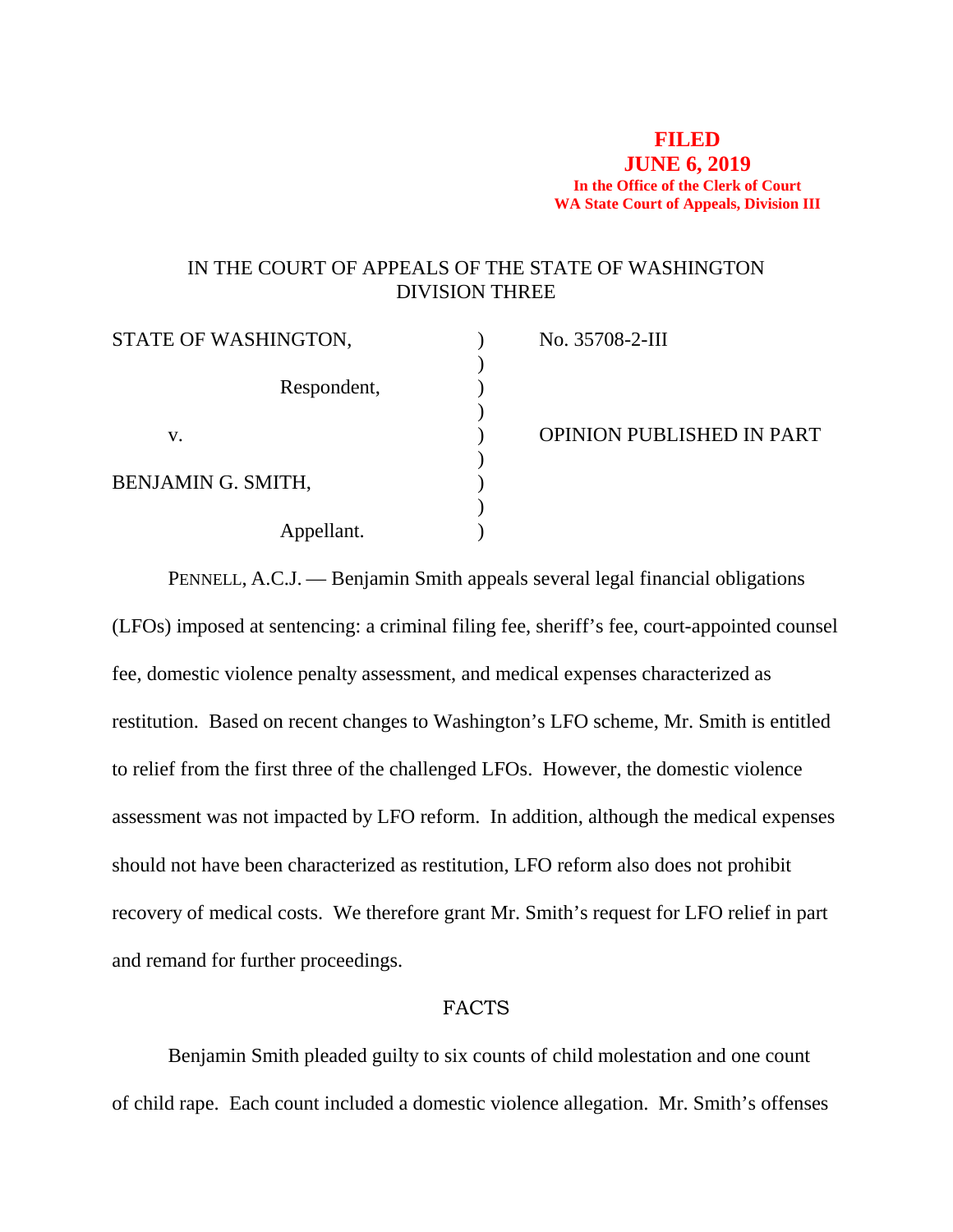involved two victims, both of whom lived in Mr. Smith's household. Mr. Smith's guilty plea was supported by a post-arrest confession.

The court imposed an exceptional sentence, requiring Mr. Smith to serve a minimum term of 347 months of confinement before becoming eligible for release. The court also imposed both mandatory and discretionary LFOs. Those obligations included a \$200.00 criminal filing fee, \$100.00 sheriff's fee, \$750.00 in fees for a courtappointed attorney, a \$100.00 domestic violence penalty assessment, and \$466.03 in restitution to the Columbia County Sheriff's Office. The restitution order pertained to the cost of medication Mr. Smith received while in custody pending adjudication.

The judgment and sentence was entered on November 1, 2017. Mr. Smith has filed a timely appeal.

## ANALYSIS

### *LFOs*

Mr. Smith raises several challenges to his LFOs. Our review of his claims is twofold. Legal issues are reviewed de novo. *State v. Ramirez*, 191 Wn.2d 732, 741-42, 426 P.3d 714 (2018). But a trial court's ultimate decision of whether to impose LFOs is reviewed for abuse of discretion. *Id*. As explained below, several of Mr. Smith's legal arguments require amending the trial court's imposition of LFOs. We do not reverse any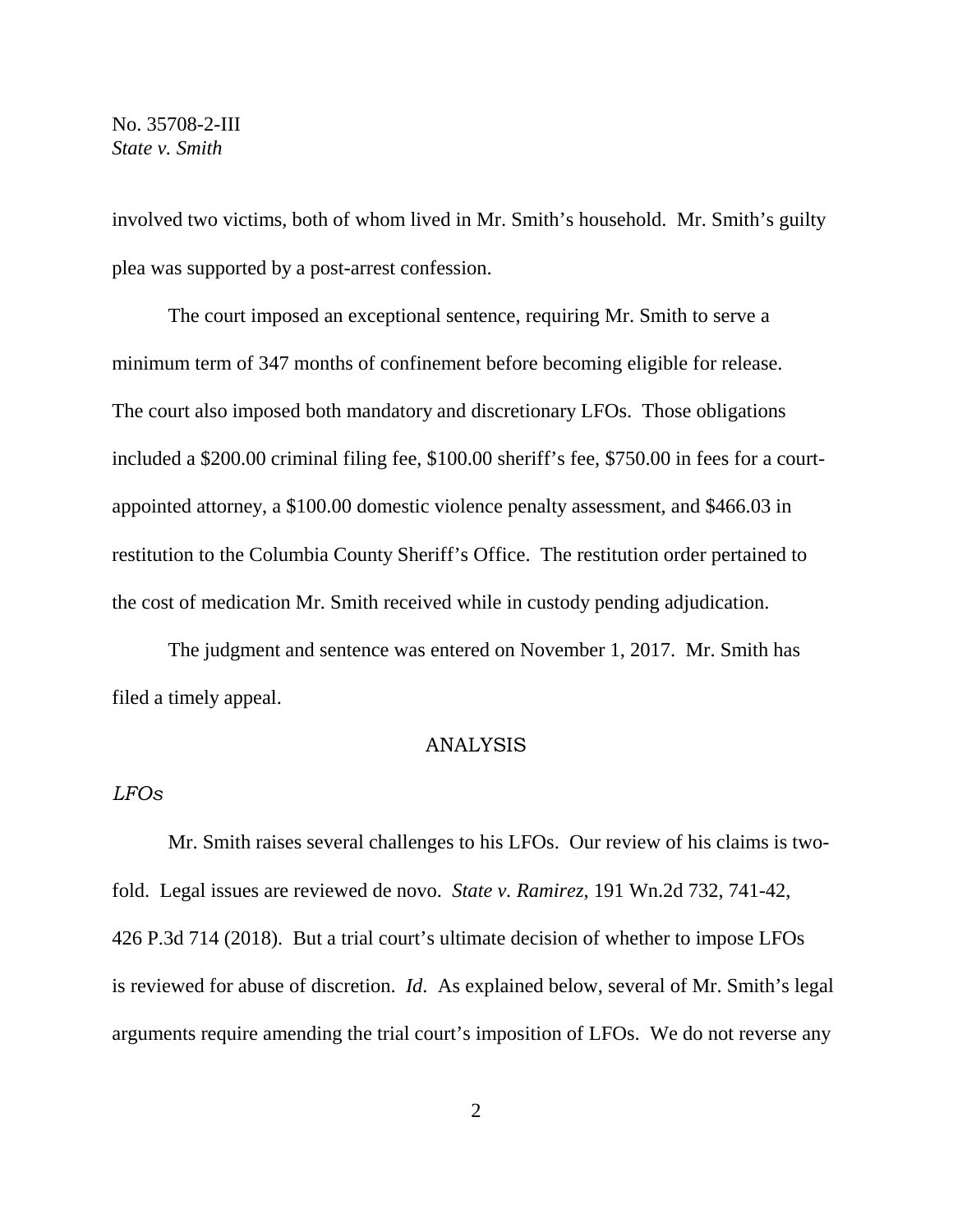of the trial court's discretionary decisions.

### *Criminal filing fee*

Citing *Ramirez*, Mr. Smith has filed supplemental briefing requesting we strike the \$200 criminal filing fee imposed by the trial court at sentencing. *Ramirez* was decided after the close of briefing in this case. The decision held that amendments to Washington's LFO scheme enacted in 20[1](#page-2-0)8<sup>1</sup> apply prospectively to cases on direct appellate review at the time of enactment. *Ramirez*, 191 Wn.2d at 747. Among other things, the 2018 statutory amendments prohibit imposition of a criminal filing fee on a defendant who is "indigent" at the time of sentencing as that term is defined by RCW 10.101.010(3)(a)-(c). RCW 36.18.020(2)(h).

The 2018 LFO amendments adopted a specific definition of indigence. Under the amendments, it is not enough that a defendant is indigent for purposes of appointment of counsel. Instead, a defendant must show one of three types of indigence: (a) receipt of a qualifying form of public assistance, (b) involuntary commitment in a public mental health facility, or (c) an annual income, after taxes, of 125 percent or less of the current federally established poverty level. *See* RCW 36.18.020(2)(h) (adopting indigence as defined by RCW 10.101.010(3)(a)-(c) but not including RCW 10.101.010(3)(d)).

<span id="page-2-0"></span> $1$  LAWS OF 2018, ch. 269.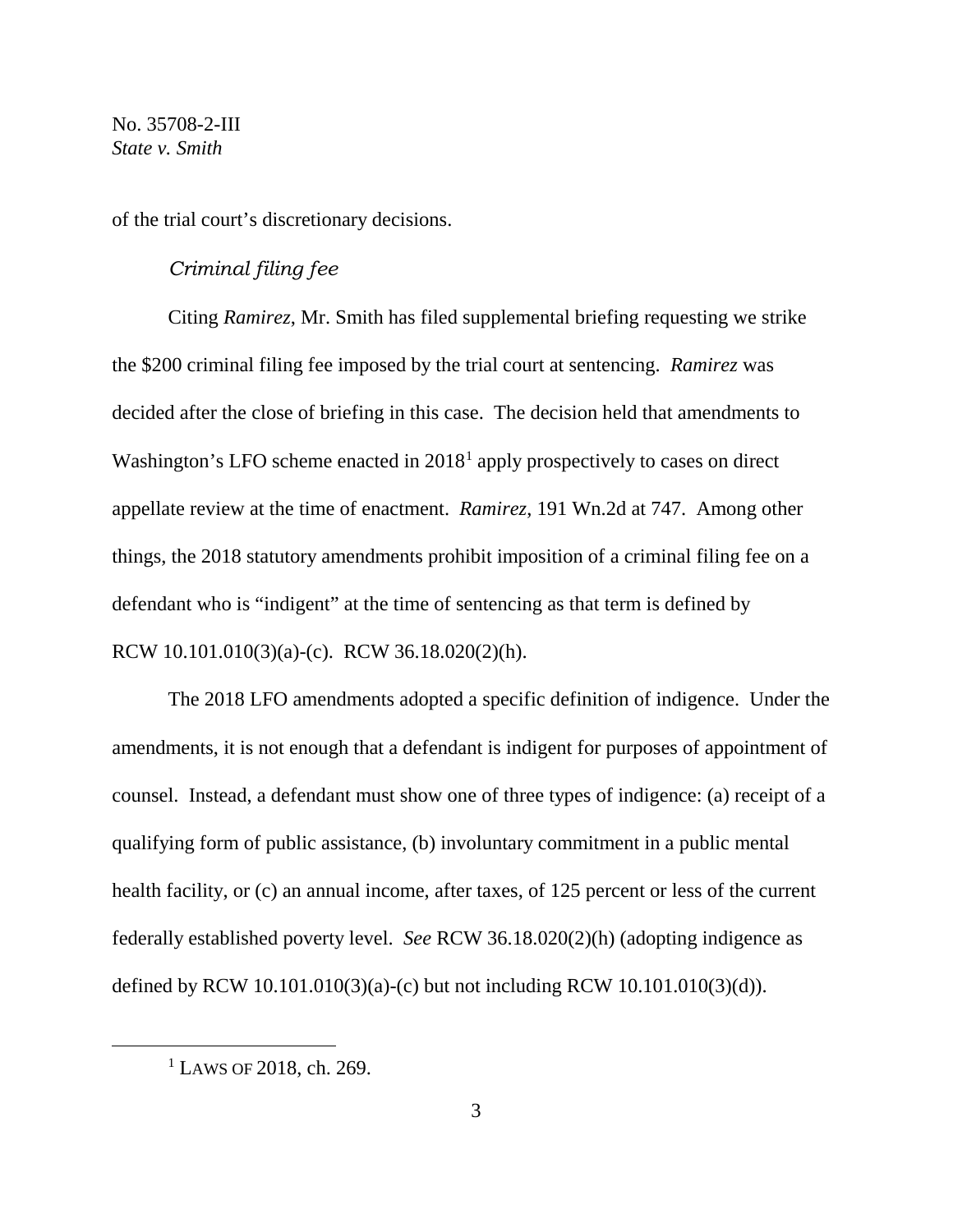Mr. Smith meets the requisite definition of indigence based on his income. *See*  RCW 10.101.010(3)(c). As a result, Mr. Smith's case is controlled by the changes to the LFO scheme and *Ramirez*. Accordingly, we grant Mr. Smith his requested relief on this issue and direct the trial court to strike the \$200 criminal filing fee from Mr. Smith's judgment and sentence.

### *The sheriff's and court-appointed counsel fees*

The \$100 sheriff's fee and \$750 court-appointed counsel fee meet the same fate as the \$200 criminal filing fee. The sheriff's fee and the court-appointed counsel fee are both discretionary costs of prosecution imposed under RCW 10.01.160. Under the 2018 LFO amendments, such costs cannot be imposed against a defendant who is indigent, as defined in RCW 10.101.010(3)(a)-(c), at the time of sentencing. RCW 10.01.160(3). Pursuant to *Ramirez*, Mr. Smith is entitled to the benefit of the current law. Accordingly, the \$100 sheriff's fee and \$750 court-appointed counsel fee must be struck.

### *Domestic violence penalty assessment*

The \$100 domestic violence penalty assessment differs from the aforementioned discretionary fees. Although the domestic violence assessment is not mandatory, RCW 10.99.080(1) (penalty assessment "may" be imposed), it is not a cost of prosecution under RCW 10.01.160. Instead, it is a penalty assessment governed by RCW 10.99.080.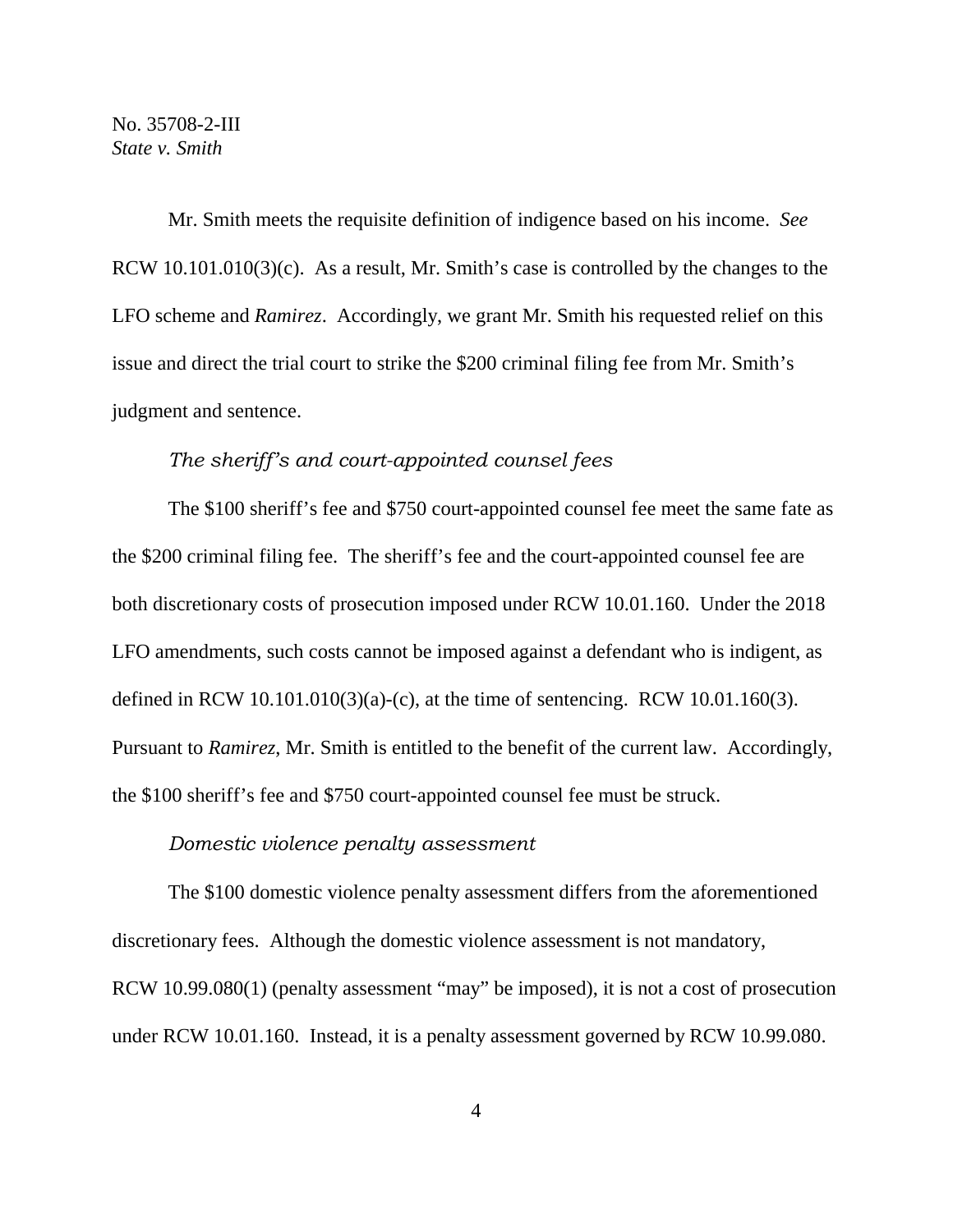Unlike the statutes governing filing fees and costs, the domestic violence penalty assessment statute was not amended by the 2018 LFO legislation, and does not prohibit imposition of an assessment against indigent defendants. RCW 10.99.080. Thus, Mr. Smith's indigence does not dictate the applicability of the fee.

We turn then to whether the trial court abused its discretion in imposing the assessment. The discretionary focus of the domestic violence penalty assessment is dissimilar to that of prosecution costs under RCW 10.01.160. Instead of looking to the hardships that a financial obligation may have on a defendant, RCW 10.01.160, the domestic violence assessment focuses on hardships to the victim, which often includes members of the defendant's family. RCW 10.99.080(5).

There was no evidence here indicating that imposition of the \$100 domestic violence penalty assessment would pose a hardship on the victims or other members of Mr. Smith's family. By the time of sentencing, Mr. Smith's family had severed ties with him. No restitution was owing to Mr. Smith's family. Thus, imposition of the \$100 penalty assessment did not pose a hardship as contemplated by RCW 10.99.080. Accordingly, the trial court acted within its discretion in imposing the assessment.

#### *Medical expenses characterized as restitution*

"Restitution is allowed only for losses [or costs] that are 'causally connected' to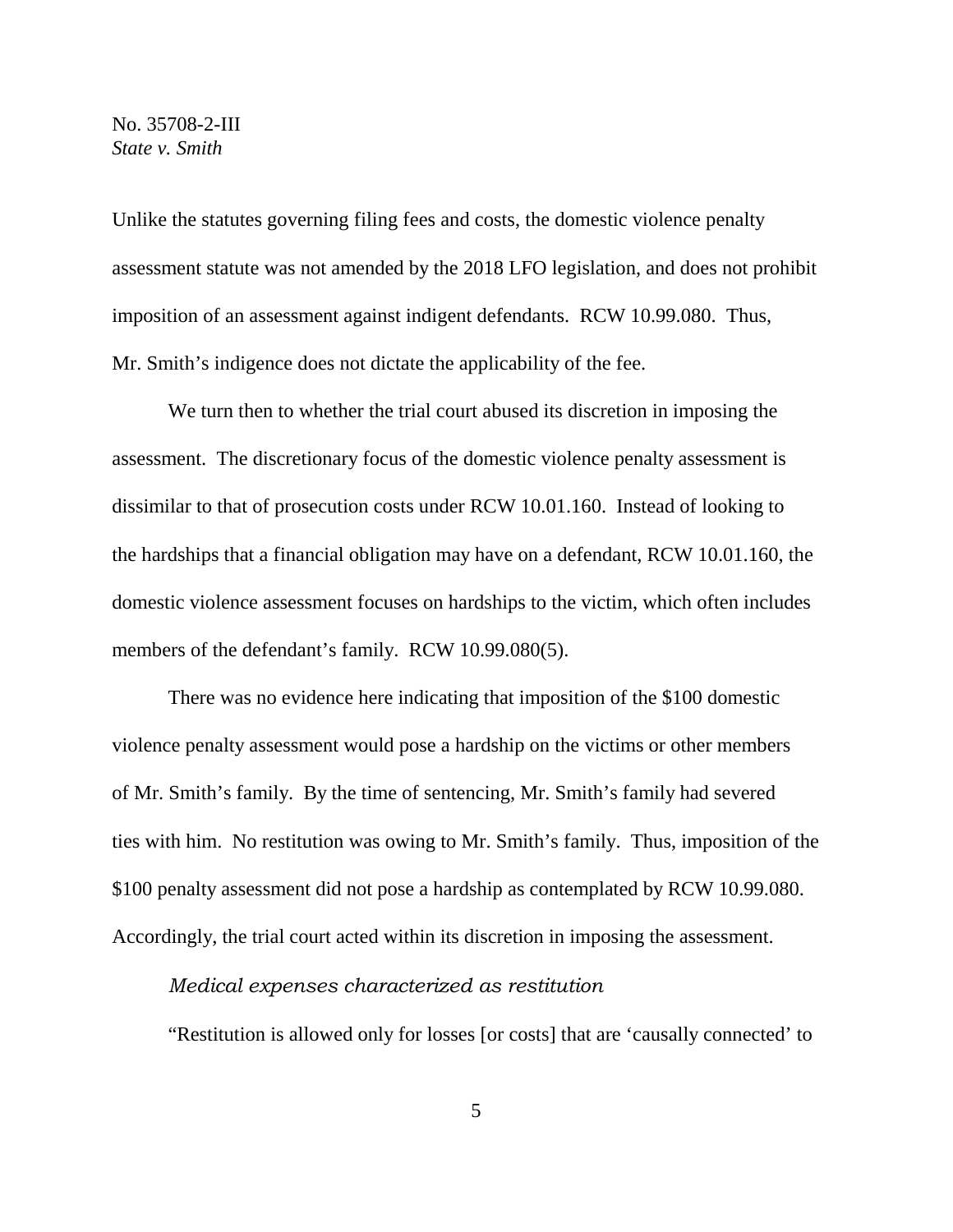the crimes charged." *State v. Tobin*, 161 Wn.2d 517, 524, 166 P.3d 1167 (2007) (quoting *State v. Kinneman*, 155 Wn.2d 272, 286, 119 P.3d 350 (2005)). Costs are causally connected when the charged crime is the "but for" cause of the loss. *Id*.

Here, the \$466.03 ordered as restitution to the sheriff's office was for the cost of medication Mr. Smith received during his time in local custody pending resolution of his plea and sentencing. The parties agree that the medical expenses incurred in this case do not constitute restitution. Instead, the expenses are medical costs that may be recovered under RCW 70.48.130(5). Because the trial court mischaracterized the medical expenses as restitution, remand is required for resentencing.

Mr. Smith claims that remand is unnecessary because trial courts hold discretionary authority not to impose medical costs based on indigence. *See State v. Leonard*, 184 Wn.2d 505, 358 P.3d 1167 (2015). While we agree with Mr. Smith that the trial court has discretion to waive medical costs based on indigence, we are not at liberty to mandate the court's exercise of discretion. Unlike the statutes governing filing fees and prosecution costs, the statute authorizing recoupment of medical costs was not amended by the 2018 LFO reform bill. Although a trial court "must find whether the defendant has the ability to pay" prior to ordering repayment of medical costs, *Leonard*, 184 Wn.2d at 507, the fact that Mr. Smith meets the statutory definition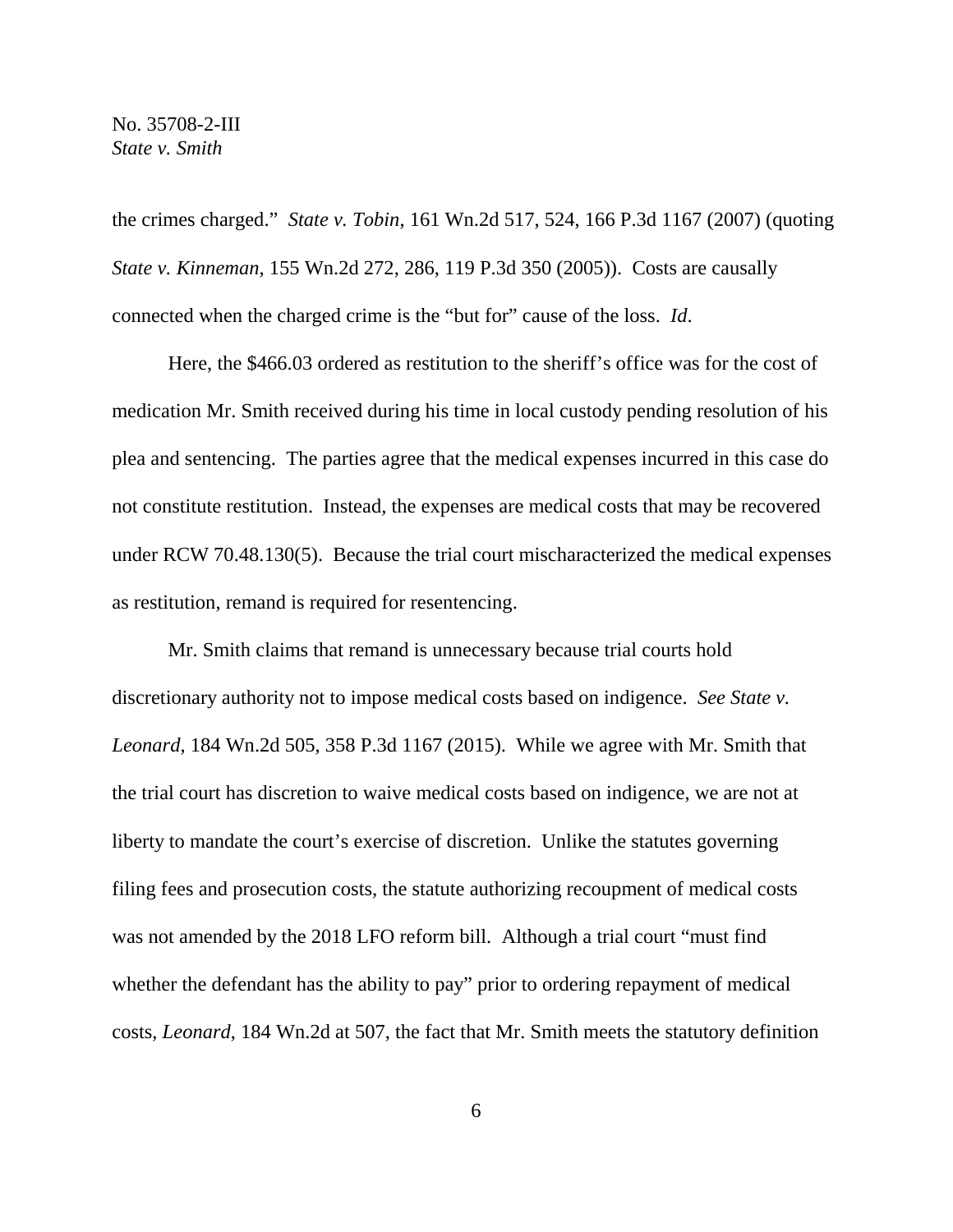of indigence under RCW 10.101.010(3)(c) does not preclude the trial court from requiring reimbursement. Instead, any imposition of medical costs depends on the trial court's individualized assessment of Mr. Smith's ability to pay, pursuant to the standard set by Supreme Court jurisprudence. *Id*. at 508.

We therefore remand this matter for a determination of whether recovery of medical costs is appropriate in light of Mr. Smith's claimed inability to pay. In assessing the appropriateness of medical costs on remand, the trial court shall conduct an individualized inquiry into Mr. Smith's current and future ability to pay LFOs, as set forth in *Ramirez* and *State v. Blazina*, 182 Wn.2d 827, 344 P.3d 680 (2015), given the current term of incarceration. *See Leonard*, 184 Wn.2d at 508. As part of this inquiry, the court shall inquire of the following: "(1) employment history, (2) income, (3) assets and other financial resources, (4) monthly living expenses, and (5) other debts." *Ramirez*, 191 Wn.2d at 744. The ultimate determination of whether Mr. Smith has the ability to reimburse medical costs shall be guided by the comment to GR 34. *Id*. Because Mr. Smith meets the GR 34 standard for indigence based on lack of income, the trial court should "'seriously question [Mr. Smith's] ability to pay LFOs.'" *Id*. at 743 (quoting *Blazina*, 182 Wn.2d at 839).

7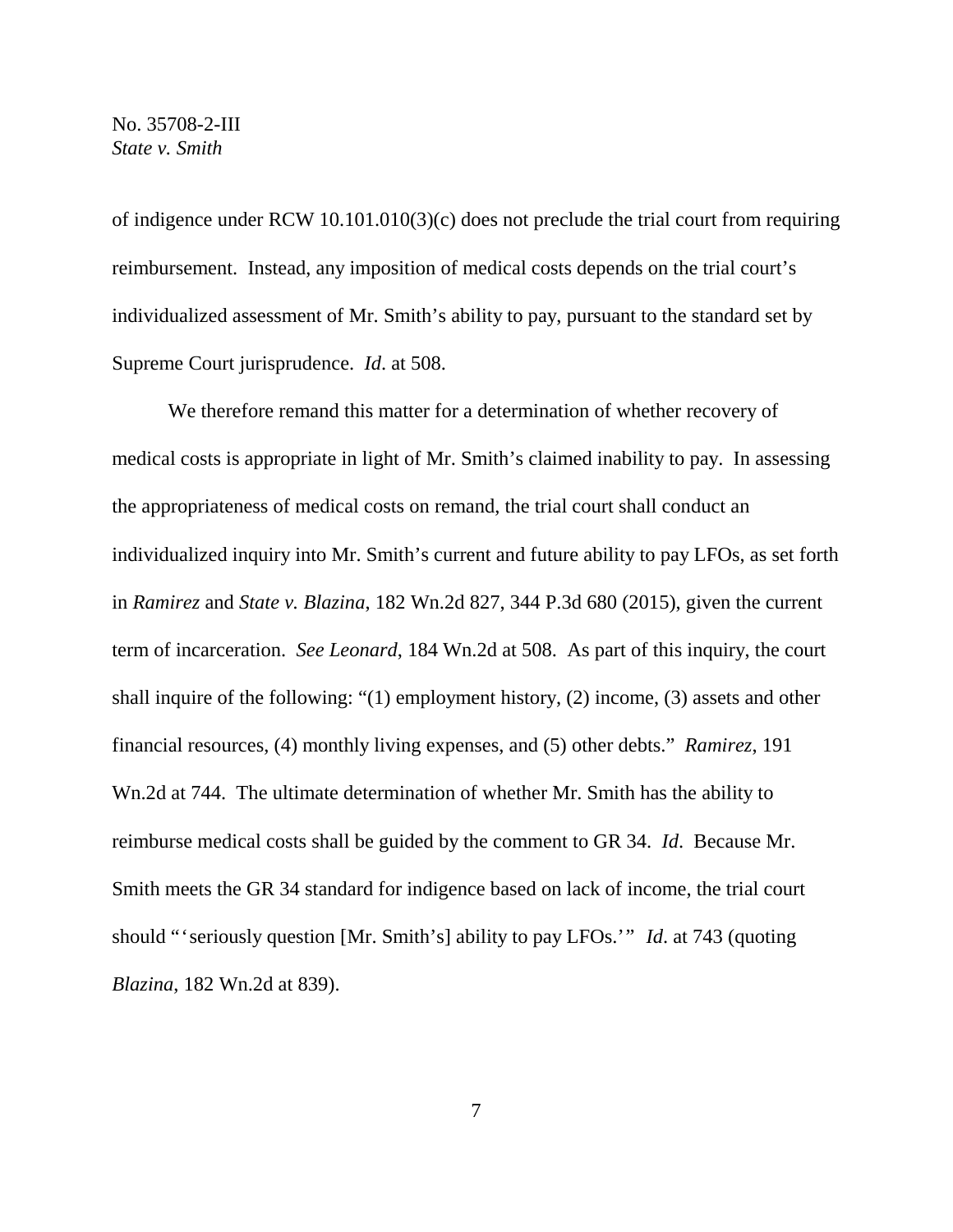A majority of the panel having determined that only the foregoing portion of this opinion will be printed in the Washington Appellate Reports and that the remainder having no precedential value shall be filed for public record pursuant to RCW 2.06.040, it is so ordered.

# *Scrivener's error—offense dates*

Mr. Smith points out that the offense dates listed in his judgment and sentence are incorrect. Specifically, the judgment and sentence lists the dates for each offense as March 21, 2016 to January 23, 2017. However, the actual offense dates, as set forth in the amended information, are as follows:

Count 1—March 31, 2012 to March 31, 2013 Count 2—March 31, 2013 to March 31, 2014 Count 3—March 31, 2014 to March 31, 2015 Count 4—March 31, 2015 to March 31, 2016 Counts 5 & 6—March 31, 2016 to January 23, 2017 Count 7—September 26, 2015 to September 26, 2016

As the State agrees, remand is appropriate for correction of the error. *State v.* 

*Moten*, 95 Wn. App. 927, 929, 976 P.2d 1286 (1999).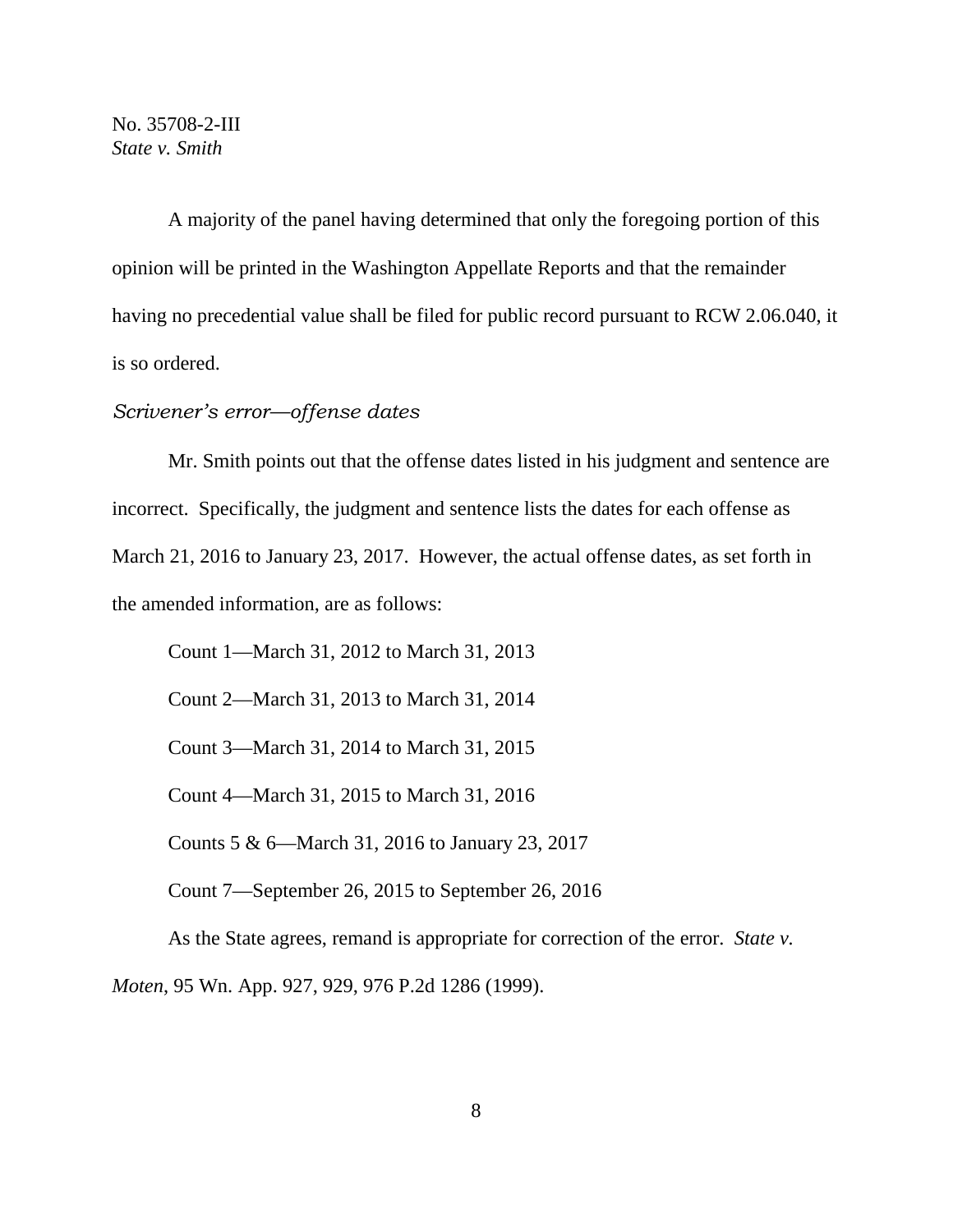### STATEMENT OF ADDITIONAL GROUNDS FOR REVIEW

Pursuant to RAP 10.10, Mr. Smith has submitted a statement of additional grounds for review (SAG). We deny his requested relief.

# *Ineffective assistance of counsel*

Mr. Smith first claims that he received ineffective assistance of counsel. None of his claims warrant relief:

- Mr. Smith contends his attorney should have objected to the "[domestic violence] attachment" on his six child molestation charges. SAG at 1. Any failure by counsel to lodge an objection did not constitute deficient performance since child molestation is properly characterized as a domestic violence offense. RCW 26.50.010(3)(b); RCW 9.94A.030(20); *see also State v. Kozey*, 183 Wn. App. 69[2](#page-8-0), 698-99, 702, 334 P.3d 1170 (2014).<sup>2</sup>
- Mr. Smith complains his attorney did not advise him of the rights he was surrendering by opting for a bench trial. However, Mr. Smith did not have a bench trial. He was convicted by way of plea.
- Mr. Smith asserts that his attorney performed deficiently because she did not advise him of the right to a jury trial as to his sentence aggravator. This claim

<span id="page-8-0"></span><sup>&</sup>lt;sup>2</sup> The list of ffenses set forth at RCW 10.99.020(5) is not exhaustive.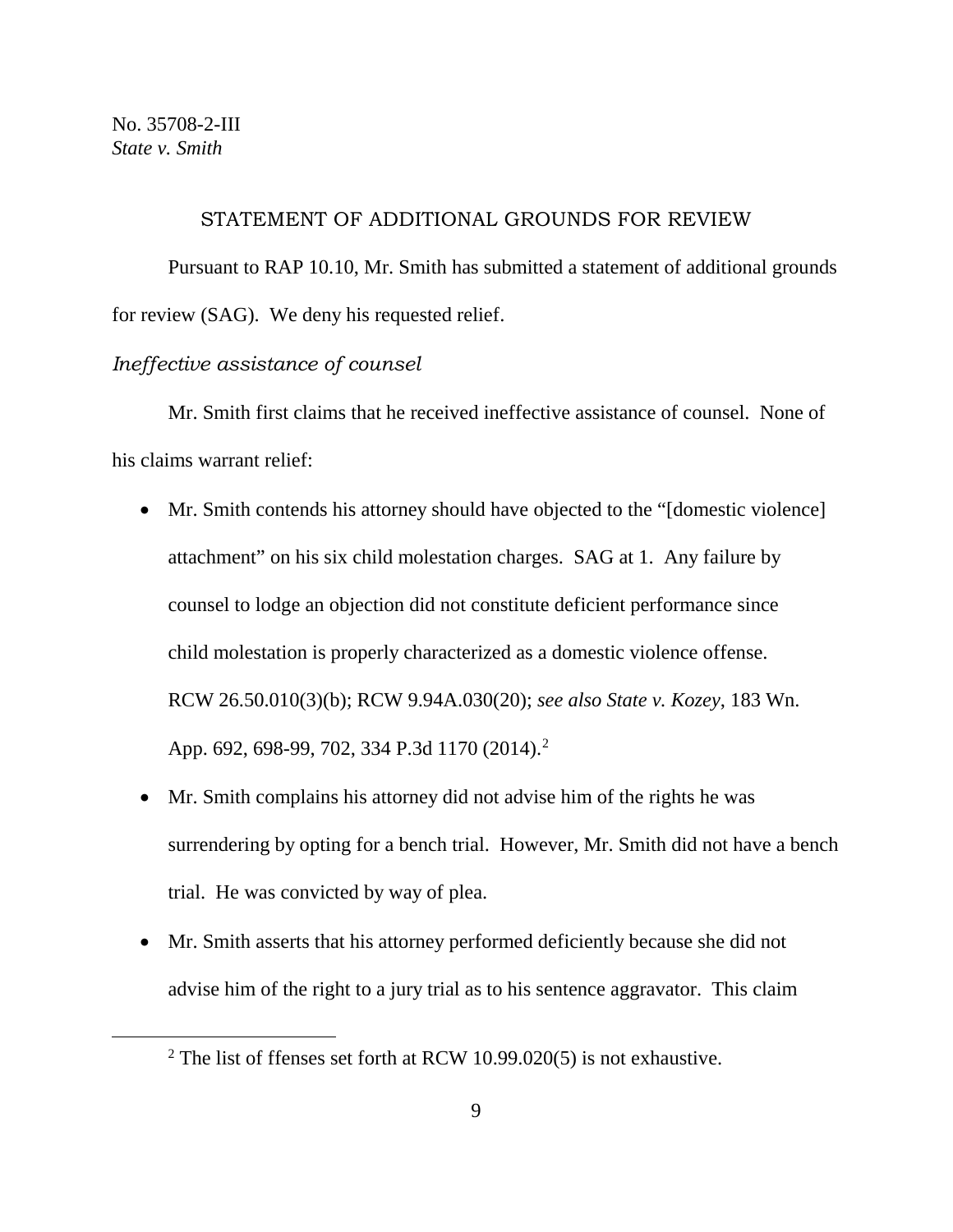lacks legal support. The trial court imposed an exceptional sentence based on the "'free crimes'" aggravator authorized by RCW 9.94A.535(2)(c). *State v*. *Alvarado*, 164 Wn.2d 556, 566-67, 192 P.3d 345 (2008). This aggravator does not require a jury finding. *Id*. at 567.

- Mr. Smith claims his attorney performed deficiently by not moving to have his charges reduced from child molestation to incest. However, a defendant does not have the right to compel a prosecutor's election of charges. *United States v. Batchelder*, 442 U.S. 114, 123-25, 99 S. Ct. 2198, 60 L. Ed. 2d 755 (1979). Thus, Mr. Smith's attorney did not act ineffectively by failing to make this request.
- Mr. Smith argues that his attorney provided deficient representation by not explaining the potential benefits of an *Alford*<sup>[3](#page-9-0)</sup> plea. This claim fails factually and legally. An *Alford* plea applies to defendants who plead guilty while maintaining factual innocence. Here, Mr. Smith confessed to his offense conduct during an interview with law enforcement. He proffers no theory for why an *Alford* plea would have been appropriate or what benefits could have accrued from an *Alford* plea.

<span id="page-9-0"></span><sup>3</sup>*North Carolina v. Alford*, 400 U.S. 25, 91 S. Ct. 160, 27 L. Ed. 2d 162 (1970).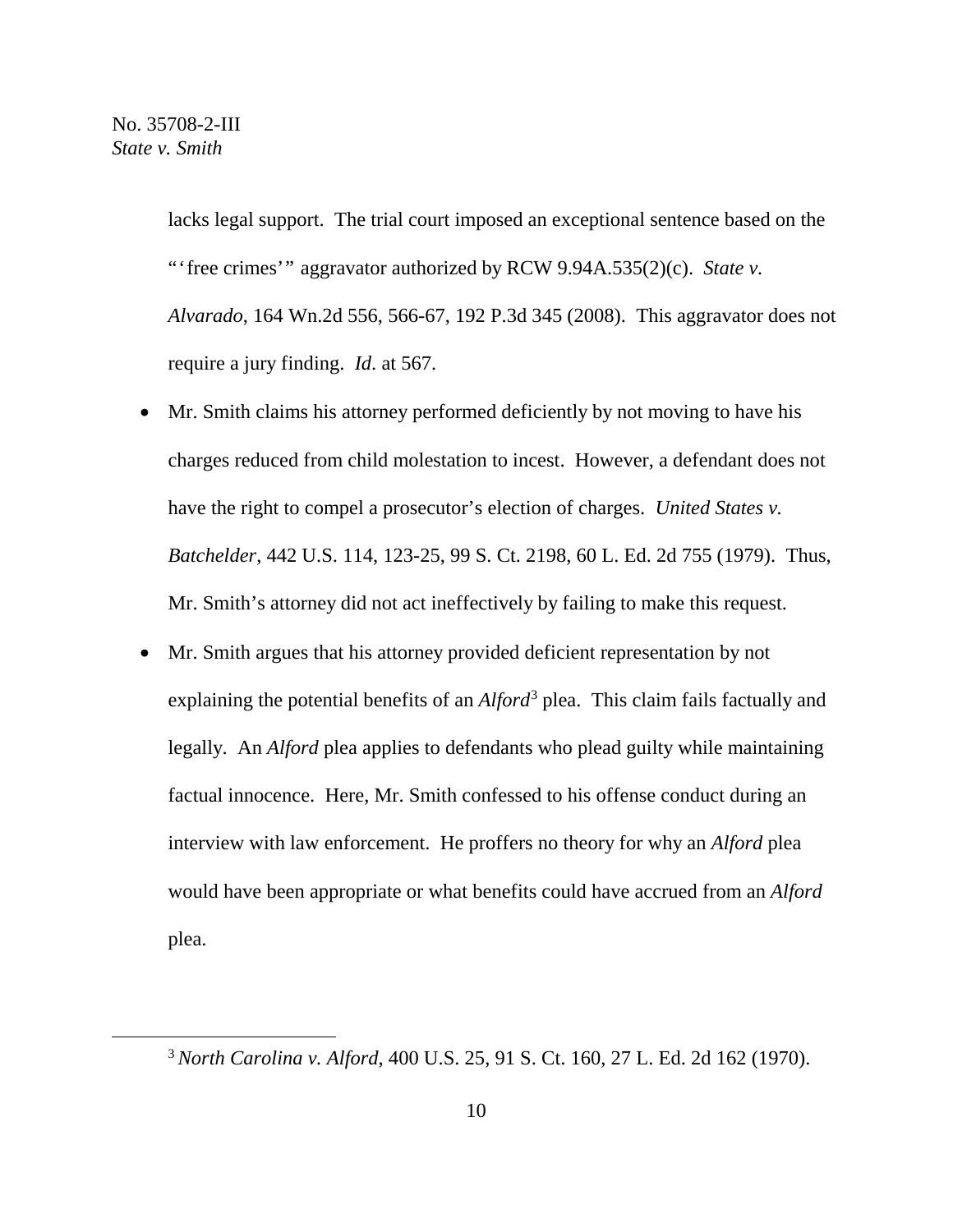## *Prosecutorial misconduct*

Mr. Smith challenges the prosecutor's decision to charge him with child molestation—domestic violence, as opposed to incest in the first or second degrees. As previously indicated, prosecutors enjoy wide discretion in making charging decisions. *See Bordenkircher v. Hayes*, 434 U.S. 357, 364, 98 S. Ct. 663, 54 L. Ed. 2d 604 (1978) ("In our system, so long as the prosecutor has probable cause to believe that the accused committed an offense defined by statute, the decision whether or not to prosecute, and what charge to file . . . generally rests entirely in his [or her] discretion."). It is not misconduct to opt for a more serious charge when a lesser charge is available. *Batchelder*, 422 U.S. at 123-24 ("[W]hen an act violates more than one criminal statute, the [State] may prosecute under either so long as it does not discriminate against any class of defendants.").

#### *Vague information*

Mr. Smith claims that the amended information was impermissibly vague because it did not describe what was meant by "'sexual contact.'" SAG at 3. Mr. Smith's vagueness claim is one that could have been remedied in the trial court by a bill of particulars. Accordingly, it cannot be raised for the first time on appeal. *State v. Leach*, 113 Wn.2d 679, 687, 782 P.2d 552 (1989). Furthermore, by entering a voluntary plea to